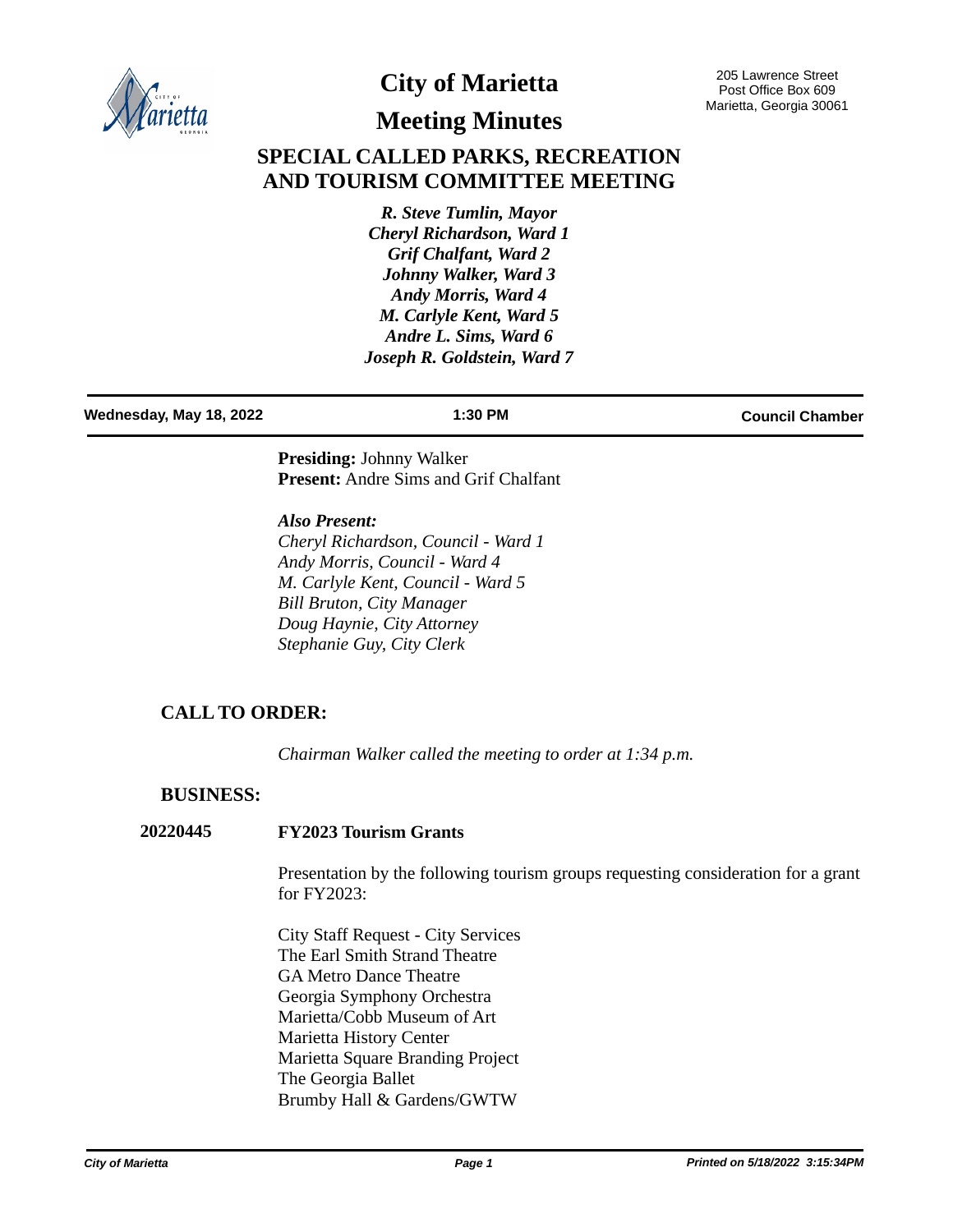Cobb Landmarks Marietta Arts Council Atlanta Lyric Theatre Marietta Fire Museum CES Events - Carolyn Morris for Art in the Park Marietta Visitors Bureau Lease of Welcome Center City Staff Marketing Request

*Disclosures for Council Member Goldstein for Tourism Grants Council Member Goldstein discloses that The Earl Smith Strand Theatre rents space owned by the Herbert S. Goldstein Family Limited Partnership. The Herbert S. Goldstein Family Limited Partnership is owned and managed by members of Council Member Goldstein's family. Council Member Goldstein will not participate in any discussion or vote on this item in his official capacity as a city council member.*

*Council Member Goldstein discloses that GA Metro Dance Theatre is located in space rented by Ashleigh Whitworth and Morgan Stoner and owned by the PMG Whitlock Ave, LLC. PMG Whitlock Ave, LLC is owned and managed by Philip M. Goldstein. Philip Goldstein is the father of Councilmember Goldstein. Council Member Goldstein will not participate in any discussion or vote on this item in his official capacity as a city council member.*

*Council Member Goldstein discloses that the Atlanta Lyric Theatre rents space owned by Philip M. Goldstein. Philip Goldstein is the father of Council Member Goldstein. Council Member Goldstein will not participate in any discussion or vote on this item in his official capacity as a city council member.*

*Council Member Goldstein discloses that he is on the board of the Marietta Welcome Center representing the City of Marietta.*

*Council Member Goldstein discloses that he is a member of the Marietta/Cobb Museum of Art.*

*Council Member Goldstein discloses that Philip M. Goldstein is a member of the Marietta Square Branding Project. Philip M. Goldstein is the father of Council Member Goldstein.*

*Each organization made a brief presentation outlining upcoming events and fundraising efforts for the year.*

*Chairwoman Walker noted that further discussion would be held during the next Parks, Recreation and Tourism Committee meeting next week.*

### **Discussed**

## **ADJOURNMENT:**

*The meeting was adjourned at 3:00 p.m.*